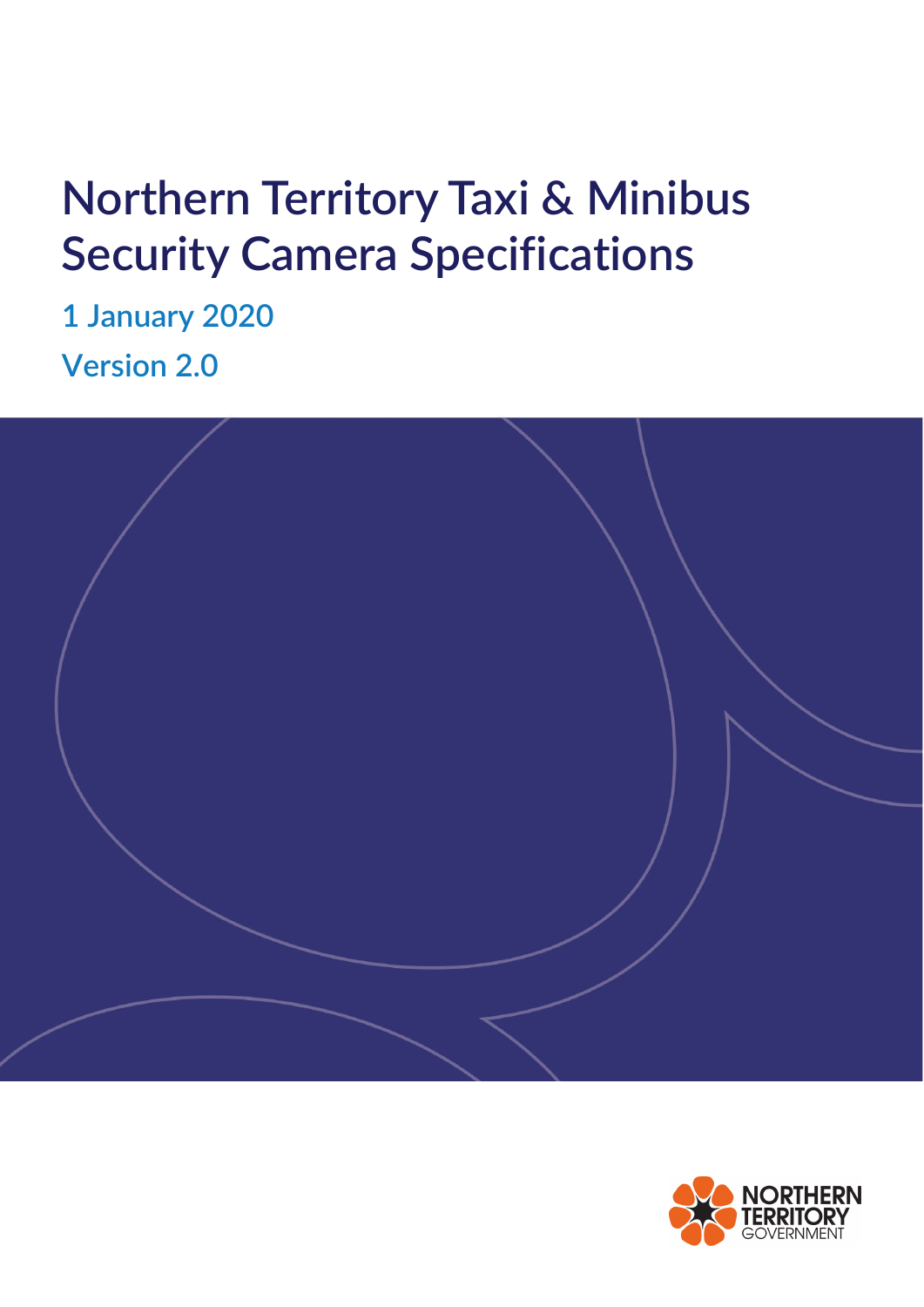| Document title         | Northern Territory Taxi & Minibus Security Camera Specifications                                                    |
|------------------------|---------------------------------------------------------------------------------------------------------------------|
| <b>Contact details</b> | Passenger Transport Branch<br>Department of Infrastructure, Planning and Logistics<br>Northern Territory Government |
| <b>Approved by</b>     | Simon Saunders, Director of Commercial Passenger (Road) Transport                                                   |
| Date approved          | 19 December 2019                                                                                                    |
| <b>Document review</b> | Three years                                                                                                         |
| <b>TRM</b> number      |                                                                                                                     |

| Date          | <b>Author</b>       | <b>Changes made</b>                                                                                                                         |
|---------------|---------------------|---------------------------------------------------------------------------------------------------------------------------------------------|
| December 2019 | Passenger Transport | Revised specifications for Camera Systems<br>used in point to point commercial<br>passenger vehicles operating on the<br>Northern Territory |
|               |                     |                                                                                                                                             |
|               |                     |                                                                                                                                             |

Director of Commercial Passenger (Road) Transport

20 December 2019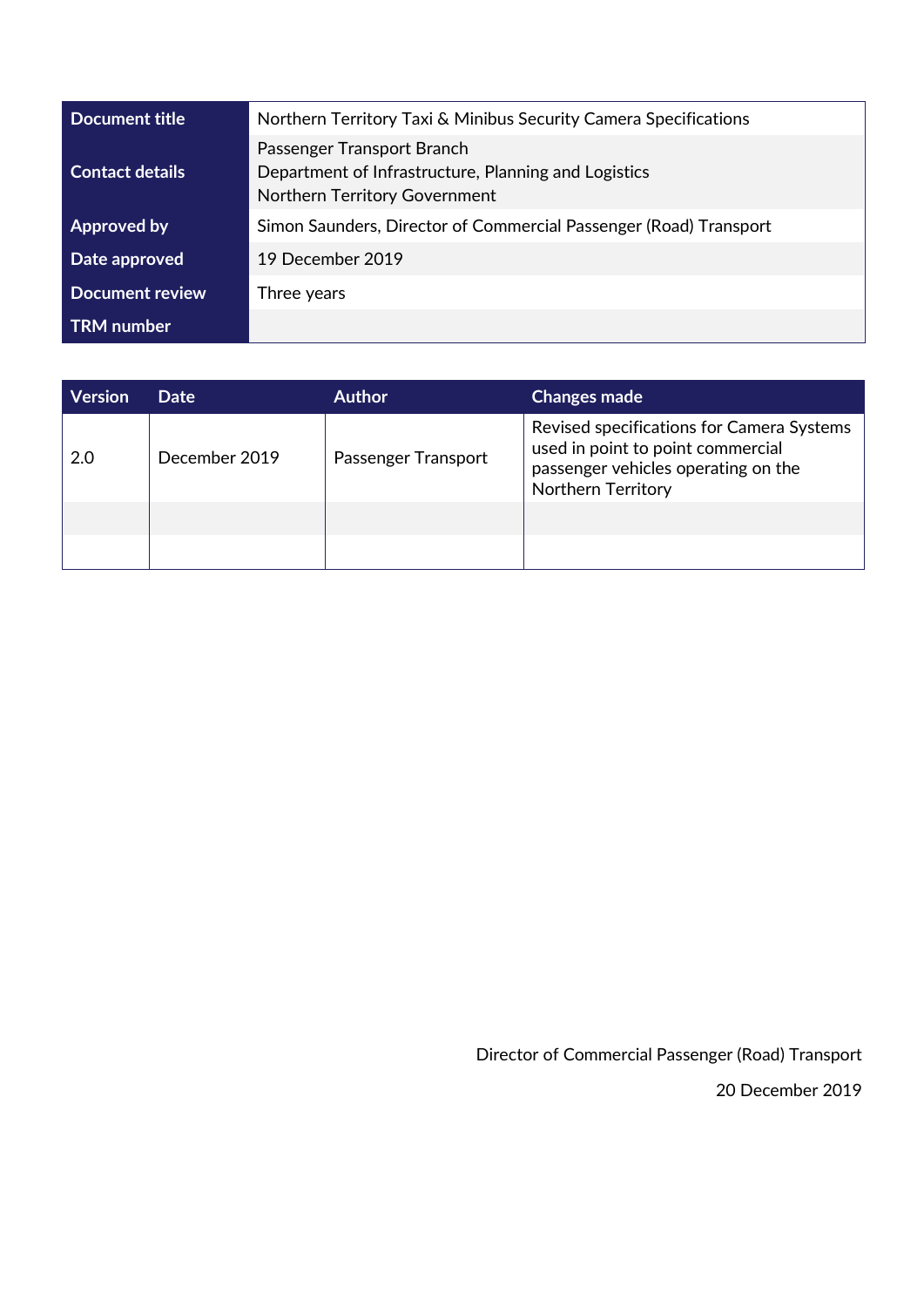# **Contents**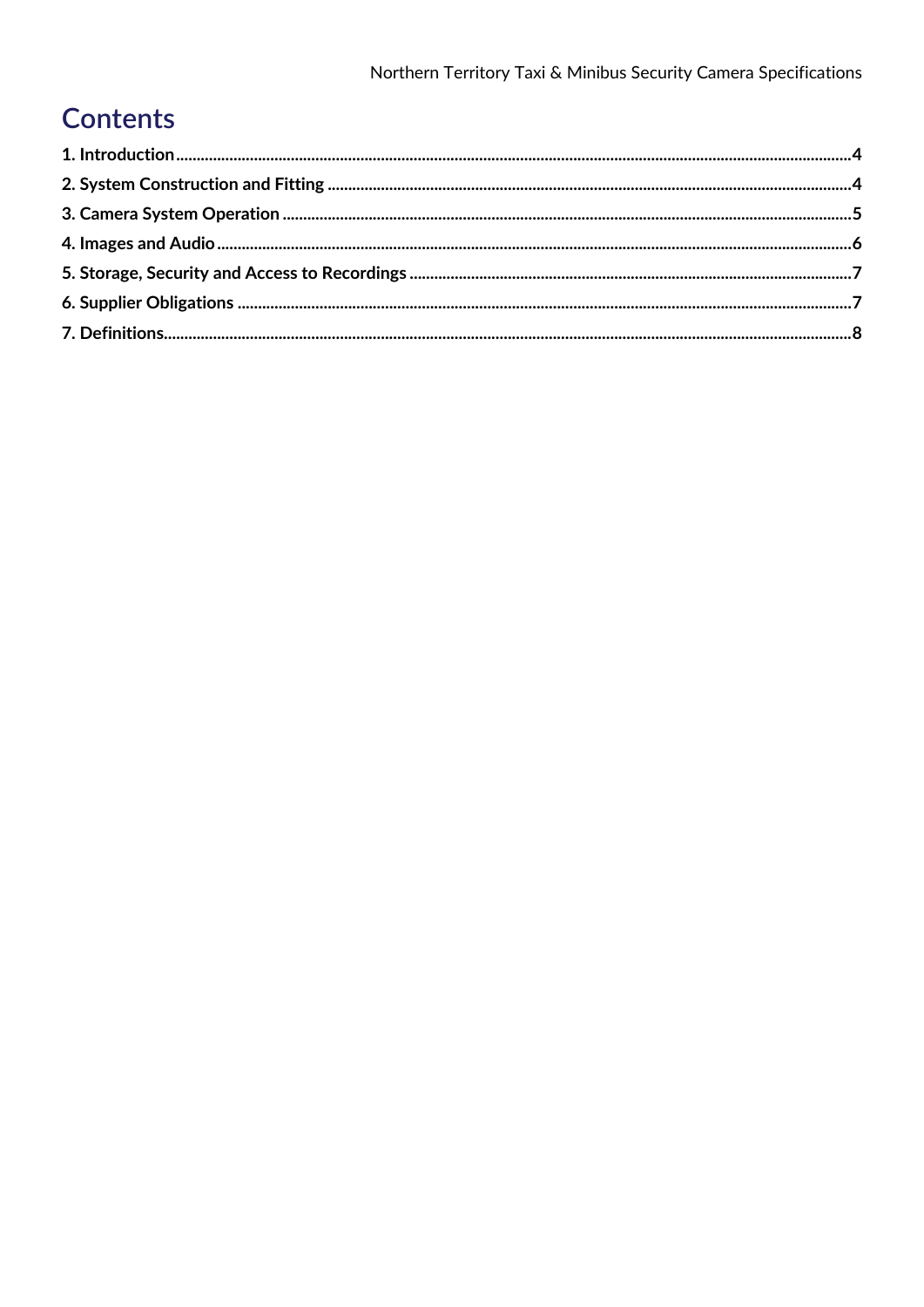#### <span id="page-3-0"></span>**1. Introduction**

The following specifications identify the minimum requirements necessary for a Camera System that is supplied and installed into a point to point commercial passenger vehicle in the Northern Territory, including a taxi and minibus. All Camera Systems installed in compliance with these specifications must continue to comply with all specifications contained herein for the life of the approval of the Camera System. Where a system is deemed as no longer compliant, any new system installed shall comply with the specifications that are current at the time.

Only Camera Systems which are approved by the Director of Commercial Passenger (Road) Transport can be installed and used to record images and audio of passengers of the vehicle.

For information on how to apply for approval of a Camera System, please refer to Information Bulletin CPV28 "Security Cameras in Taxis and Minibuses".

# <span id="page-3-1"></span>**2. System Construction and Fitting**

- 2.1. The Camera System is not to have any sharp edges or protrusions, which may cause injury to the driver or any passenger when fitted to a vehicle.
- 2.2. The Camera System must be capable of functioning as originally intended anywhere within the Northern Territory, having regard to possible temperature and humidity extremes experienced by inservice taxis and minibuses as well as variations in road conditions, such as heavily corrugated unsealed roads and dusty environments.
- 2.3. The Camera System including all connection points and exterior camera components must meet or exceed an IP67 rating<sup>[1](#page-3-2)</sup>.
- 2.4. All components of the Camera System must be resistant to impact, shock, vandalism, accidental damage and able to withstand vibrations experienced through the operation of a taxi or minibus.
- 2.5. The Camera System must be fixed securely in place, hardwired to the vehicle's electrical system and resistant to any tampering.
- 2.6. The Camera System must not be affected by, or cause any, electromagnetic or power interference to or from any other in-vehicle system.
- 2.7. The Camera System must have a self-checking function with at least one discernible visual indicator which shows when the system is functioning and at least one discernible indicator which shows when there is a fault with the system.
- 2.8. All Camera Systems installed on or after 1 January 2020 must be capable of clearly recording and storing uninterrupted audio captured from within the vehicle. This audio must synchronise with captured images.
- 2.9. The recording of audio should be designed to record only conversations involving the driver of the vehicle e.g. audio recording functionality is to be active on the Primary Camera only (closest to the driver) and not on any secondary or Exterior Cameras.

-

<span id="page-3-2"></span><sup>1</sup> Australian Standard - AS 60529-2004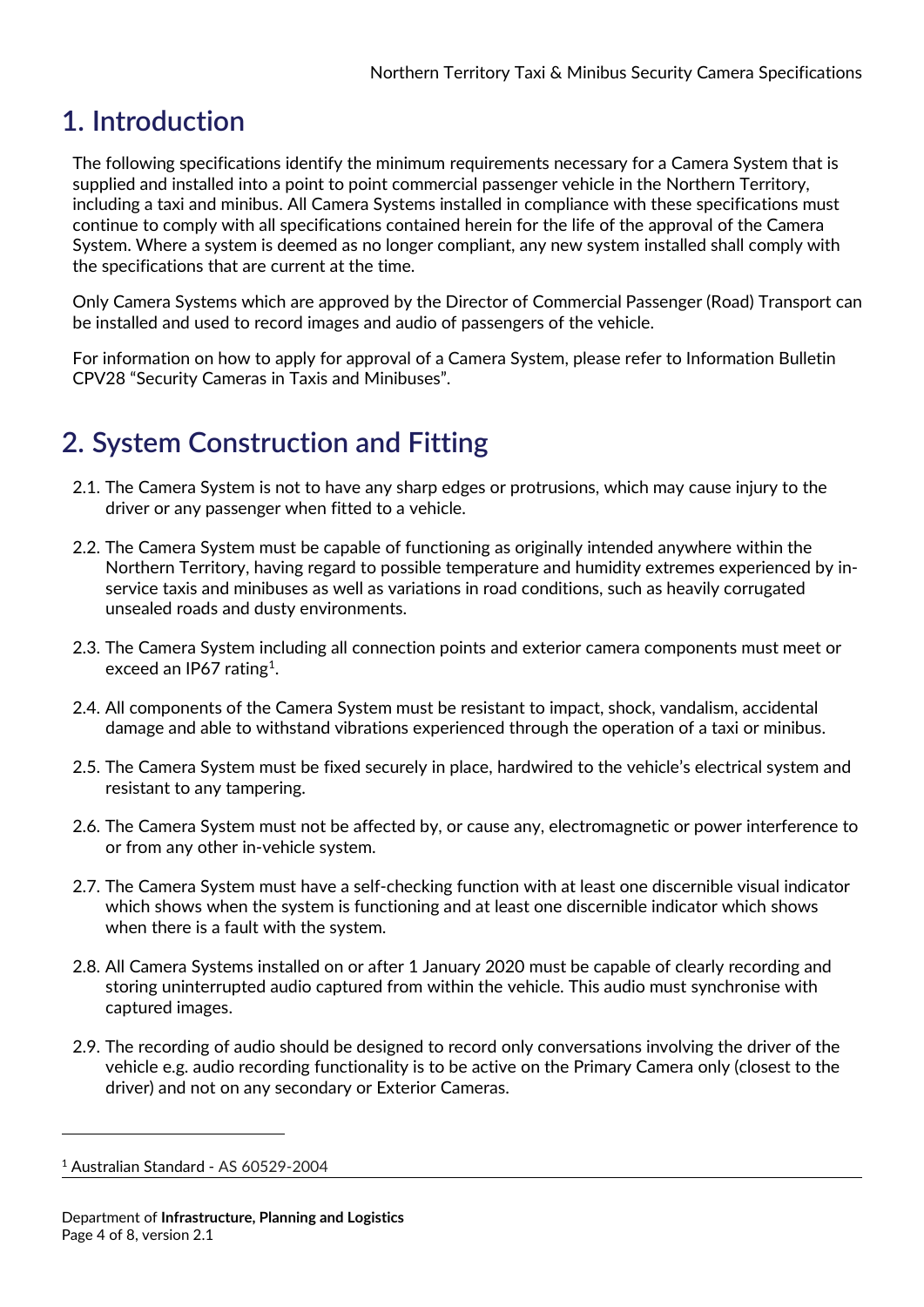- 2.10. If the Camera System has only one Exterior Camera, this must be fitted above the driver's door and be positioned so that it captures images of any person outside of the vehicle and within proximity to the driver's side window.
- 2.11. All Camera Systems installed on or after 1 January 2020 must have the capability for the recordings to be:
	- 2.11.1. accessible and retrievable (downloadable) remotely via mobile phone network or other similar means whilst the vehicle is operating for hire or reward; or
	- 2.11.2. uploaded and stored remotely in real time (or near to) to a cloud-based storage database.
- 2.12. The Camera System must include the facility to clearly communicate to all persons entering, or considering entering the vehicle, that recorded images and audio may be captured of any person in or near to the vehicle. As a minimum, appropriate signage should be affixed to all passenger ingress points of the vehicle which provides sufficient information to alert persons that images and audio may be captured inside the vehicle. Consideration should also be given to providing appropriate advice to persons living with a disability, including those who are vision impaired.

#### <span id="page-4-0"></span>**3. Camera System Operation**

- 3.1. The Camera System must be fully operational and recording images in compliance with these specifications at all times while the vehicle is operating for hire or reward, including, for example, when the vehicle is positioned at a taxi rank for extended periods. To comply with this clause, Camera Systems should be programmed and wired to the vehicle's electrical system in such a way to allow continued recording when the vehicle's engine in not running.
- 3.2. When operating for hire or reward, the Camera System must not have the capacity to be switched off, disabled or otherwise prevented from capturing recordings in accordance with the specifications.
- 3.3. Camera System recordings must be capable of being recovered in the event of loss of power, damage or destruction to the Camera System.
- 3.4. The Camera System must, at all times, capture a clear view of the driver and all passengers from their waist up when seated. Images of all occupants of the vehicle must be of sufficient quality to enable easy identification of any occupant when viewed on readily available equipment e.g. computer monitor.
- 3.5. The Camera System must record images at a minimum of five (5) frames per second at all times.
- 3.6. The Camera System must transfer (download) 24 hours of recorded images and audio to an external storage device within 15 minutes, for each camera fitted.
- 3.7. The Camera System must operate so that the oldest recordings are automatically overwritten first.
- 3.8. The Camera System must self-test for faults and automatically detect and report any functional or operational faults, including loss of image or audio capture.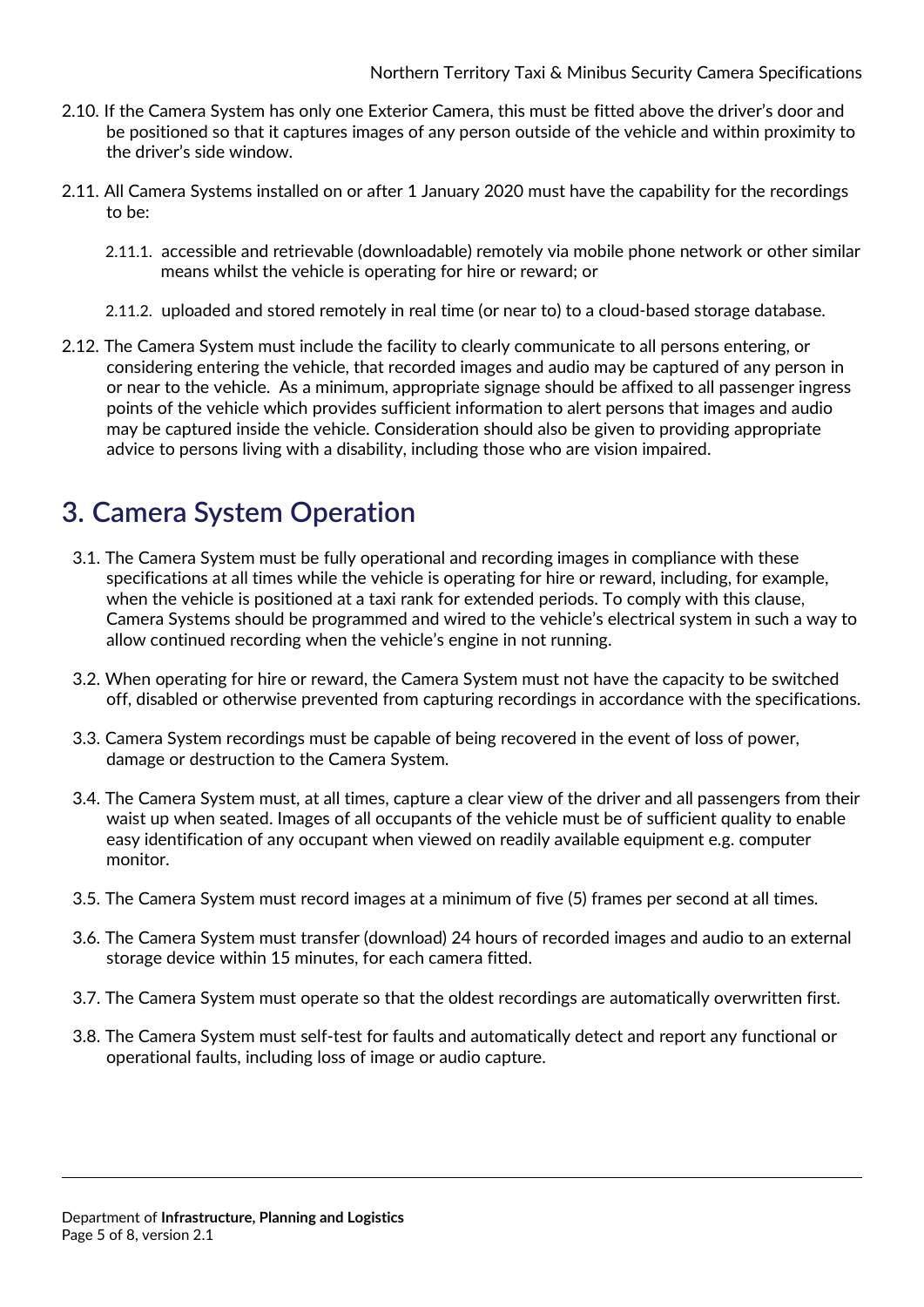- 3.9. The Camera System (including any integrated remote storage device, such as cloud storage) must keep a log of all events for a minimum of 12 months including, but not limited to:
	- 3.9.1. system faults;
	- 3.9.2. times that the system was accessed, the reasons for access and by whom;
	- 3.9.3. the time the system was activated and deactivated;
	- 3.9.4. software updates; and
	- 3.9.5. image and/or audio downloads (retrievals).
- NOTE: These event logs must be accessible/retrievable only by authorised persons, Police and Inspectors and must not have the capacity to be deleted or altered.
	- 3.10. When fitted to a taxi, the Camera System must log each time the taximeter is engaged by the driver at the start of each journey involving a passenger and each time it is disengaged i.e. the system must monitor the status of the taximeter.

#### <span id="page-5-0"></span>**4. Images and Audio**

- 4.1. The Camera System must be of 720P resolution or higher and record images at the Australia and New Zealand Police Advisory Agency (ANZPAA) recommended resolution standard for facial recognition for CCTV systems, being a standard of Face Identification of 1[2](#page-5-1)0%.<sup>2</sup>
- 4.2. The resolution and clarity of image components in recordings must be consistent in all lighting conditions from darkness (0 lux) through to bright sunlight (50,000 lux).
- 4.3. All recordings must have the following imprinted on them (without obstructing the image of any person seated in the vehicle):
	- 4.3.1. Vehicle registration number which the Camera System is installed in;
	- 4.3.2. Date and time in Australian Central Standard Time (CST) within 1 second; and
	- 4.3.3. Location in coordinates with latitude and longitude accurate within a 10 metre distance at least 95% of the time.
- 4.4. The Camera System must record audio of a quality and volume so that the contents of any conversation between the driver and a passenger is easily discernible when played with image recordings. Audio recording components must have the capacity to clearly record such conversations, irrespective of any background noise which may be experienced by a taxi or minibus such as road, traffic, wind noise and electrical interference.
- 4.5. Audio recordings must be time synchronized with recorded images to within 20 milliseconds.
- 4.6. Images and audio must be able to be converted to commonly used video files using the proprietary software or download facility supplied with the camera system.

-

<span id="page-5-1"></span><sup>2</sup> [Australia and New Zealand Police Advisory Agency Recommendations for CCTV Systems](http://www.anzpaa.org.au/publications/general/police-recommendations-for-cctv-systems)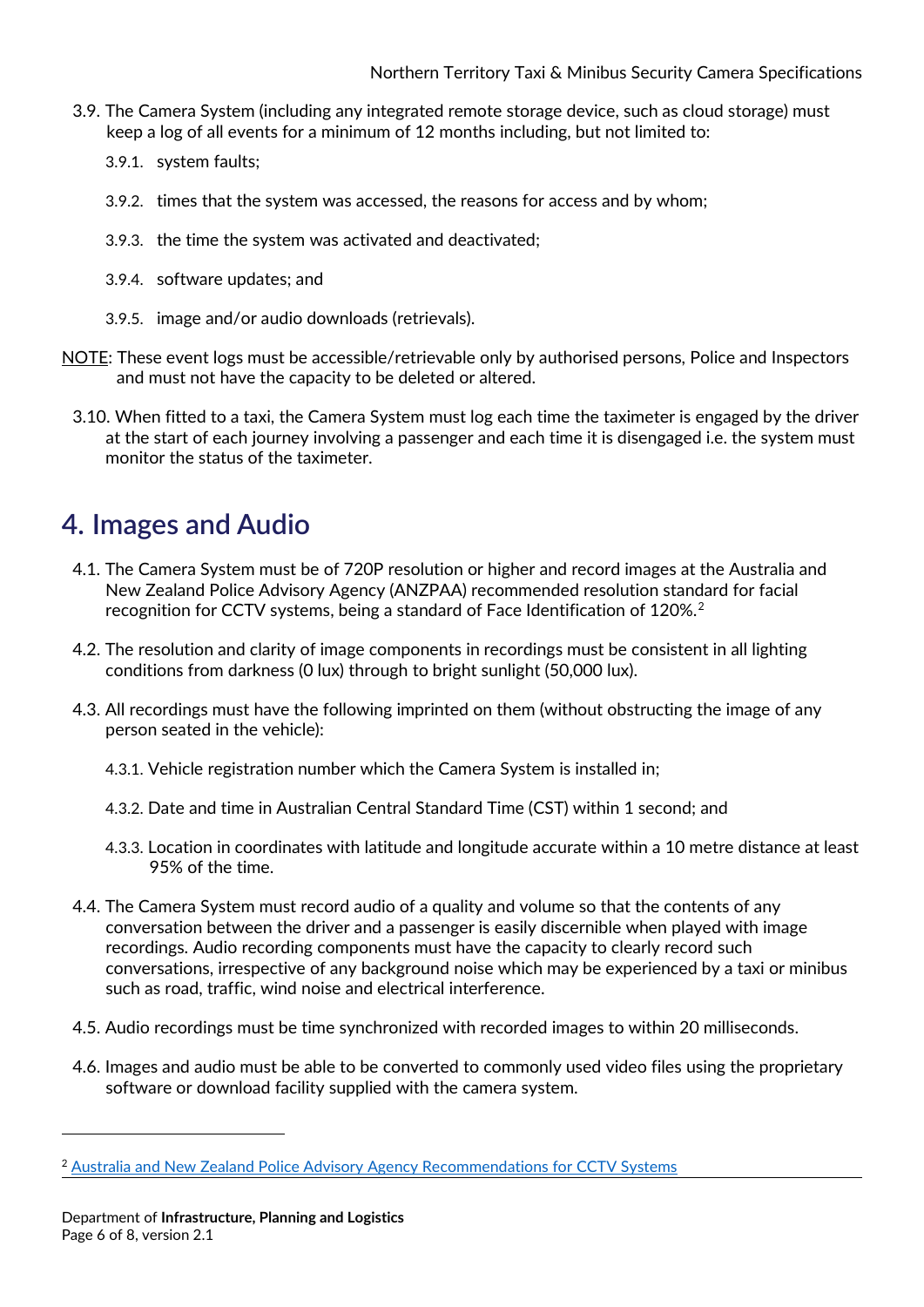#### <span id="page-6-0"></span>**5. Storage, Security and Access to Recordings**

- 5.1. Access to recordings (and any proprietary software/equipment) must be restricted to:
	- 5.1.1. Authorised persons;
	- 5.1.2. The supplier or agents of the supplier (for installation and maintenance purposes only); and

5.1.3. Police members and Inspectors appointed under the *Commercial Passenger (Road) Transport Act 2018*.

- 5.2. The software and/or download system must be password protected or otherwise encrypted to prevent unauthorised access to recordings. Recordings must not be readily decrypted without using the proprietary/download software.
- 5.3. If a recording, including a downloaded image, is stored on any remote storage device such as a computer or through a cloud-storage provider, appropriate systems must be in place which prevents any unauthorised access to the recording or the removal of the storage hardware from a secure site.
- 5.4. All video/audio recordings are to be retained in the Camera System (in-vehicle) for at least 288 hours (12 days).
- 5.5. All video/audio recordings stored remotely using a cloud-based storage provider, must be retained for a period of 30 days from date of capture. Recordings that may be of evidentiary value should be labelled accordingly and retained for 12 months. All other recordings should be deleted no later than 60 days from the date of capture.
- 5.6. The download system must be capable of being easily accessed without removal of any vehicle components. Where the download system is not readily accessible, a remote hardwired port or local wireless access may be installed, providing these access points have the same level of access protection as specified for the Camera System.
- 5.7. If the Camera System has removable memory, it must be designed so that it prevents unauthorised access to, or removal of, that memory.

### <span id="page-6-1"></span>**6. Supplier Obligations**

- 6.1. For any installed Camera System, an operator must ensure the Supplier of the Camera System continues to be capable of:
	- 6.1.1. Providing 'in-country' technical support during normal business hours for any faults or complaints relating to the Camera System; and
	- 6.1.2. Supporting hardware and software components of the Camera System through the reliable (incountry) supply of spare parts and software updates required to maintain the system in accordance with these specifications.
- 6.2. The Supplier of the Camera System must provide to Police and the Department, at no cost, all things necessary for accessing and downloading recordings and event logs. Any supplied software etc. must be able to operate on a commercial, off-the-shelf computer device, using common Microsoft Windows software.